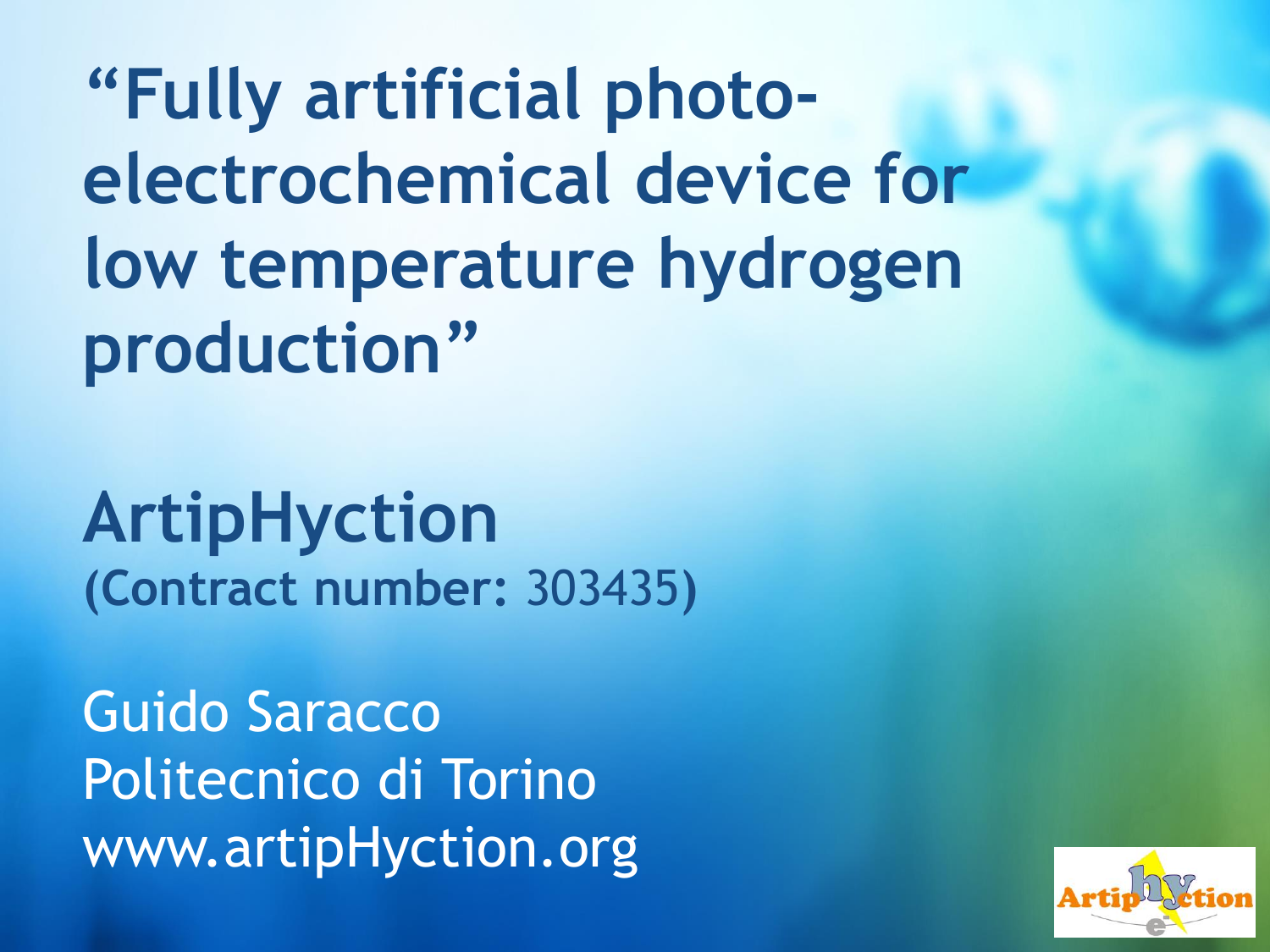## **PROJECT OVERVIEW**

- Call topic: SP1-JTI-FCH.2011.2.6
- Application Area: Hydrogen production (low temperature)
- Start and end date: 01/05/2012 31/10/2015
- Budget: **3.594.580,50 € (**FCH JU contribution: **2.187.039,80 €)**
- Consortium overview:



- Short summary: The ArtipHyction project aimed at delivering a photo-electro-chemical reactor for water splitting into hydrogen with at least 5% conversion of solar energy into hydrogen (3 g/h) chemical energy. The basic concept lies a tandem configuration of transparent anodic and cathodic electrodes carrying photoactive catalysts (Co, Mo-activated BiVO $_4$  and a molecular catalyst based on Co, respectively).
- Stage of implementation: ~100%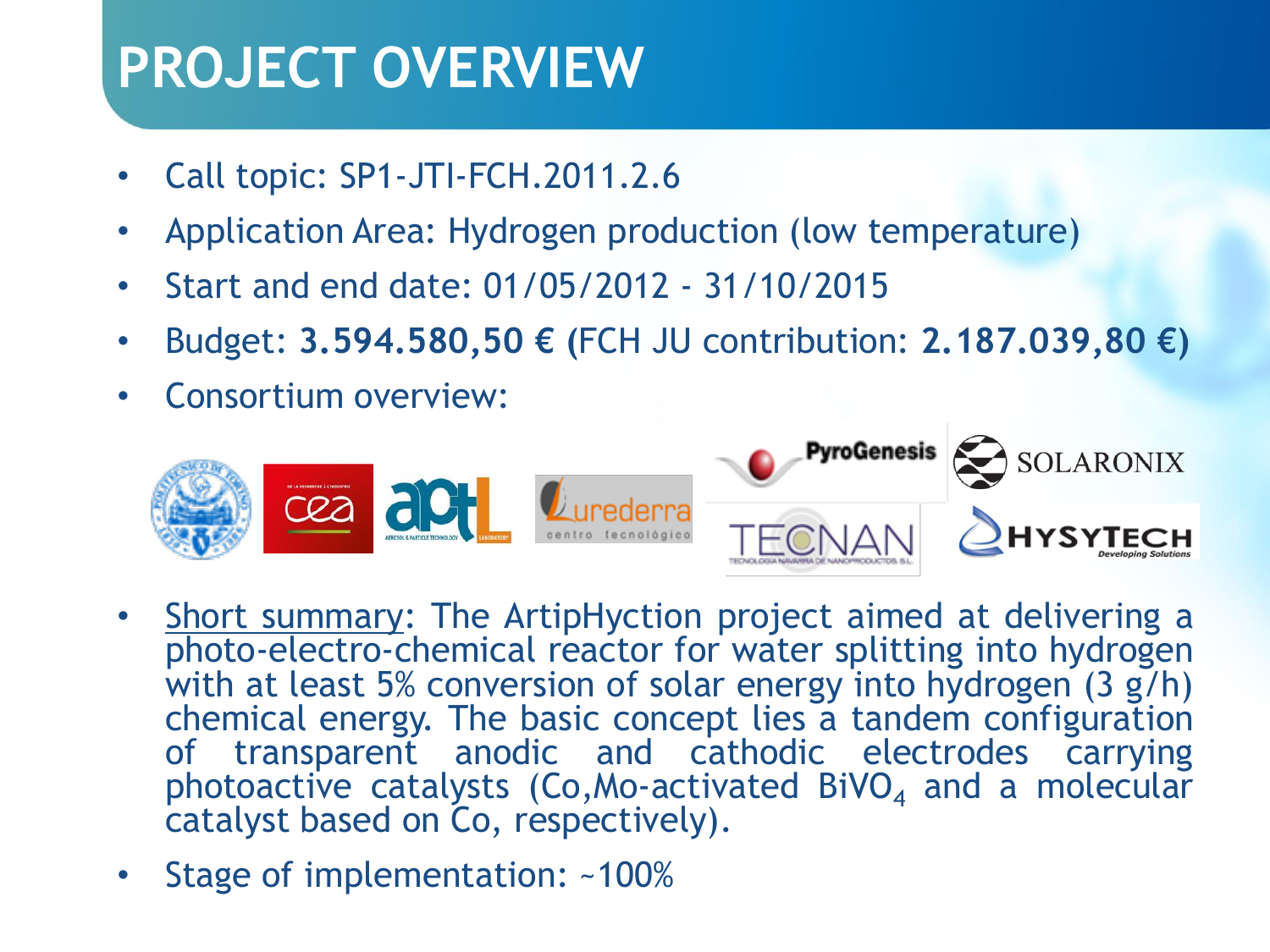| Programme<br>objective/target                                                             | Project<br>objective/target                                                                          | <b>Achievements</b><br>to-date | <b>Expected final</b><br><b>achievements</b> |  |  |  |
|-------------------------------------------------------------------------------------------|------------------------------------------------------------------------------------------------------|--------------------------------|----------------------------------------------|--|--|--|
| <b>MAIP</b>                                                                               |                                                                                                      |                                |                                              |  |  |  |
| low-temperature, photo-<br>electrochemical<br>processes for direct<br>hydrogen production | scaling up the photo<br>electro-chemical<br>conversion to $1,6$ m <sup>2</sup><br>irradiated surface | 100%                           | 100%                                         |  |  |  |
|                                                                                           |                                                                                                      |                                |                                              |  |  |  |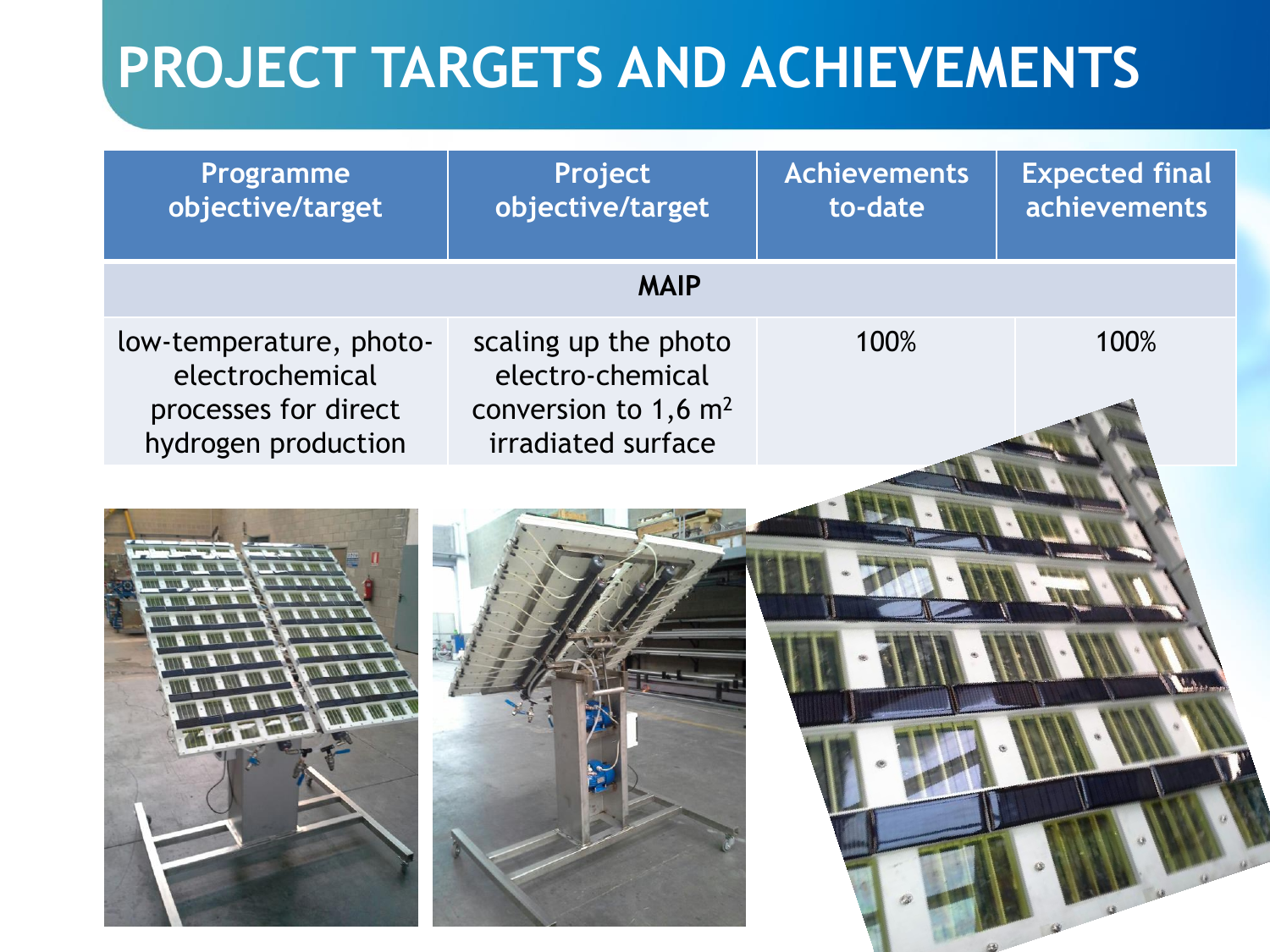| Programme                 | Project               | <b>Achievements</b> | <b>Expected final</b> |  |  |
|---------------------------|-----------------------|---------------------|-----------------------|--|--|
| objective/target          | objective/target      | to-date             | achievements          |  |  |
| <b>AIP</b>                |                       |                     |                       |  |  |
| solar-to-hydrogen         | 5% STH efficiency     | 50-66%              | $50 - 66%$            |  |  |
| efficiency higher than 5% | targeted              | (EFFICIENCY)        | (EFFICIENCY)          |  |  |
| and a perspective         | 1000 h operation      | 30%                 | 100%                  |  |  |
| lifetime of $>10.000$ h   | tested in the project | (LIFE TESTING)      | (LIFE TESTING)        |  |  |

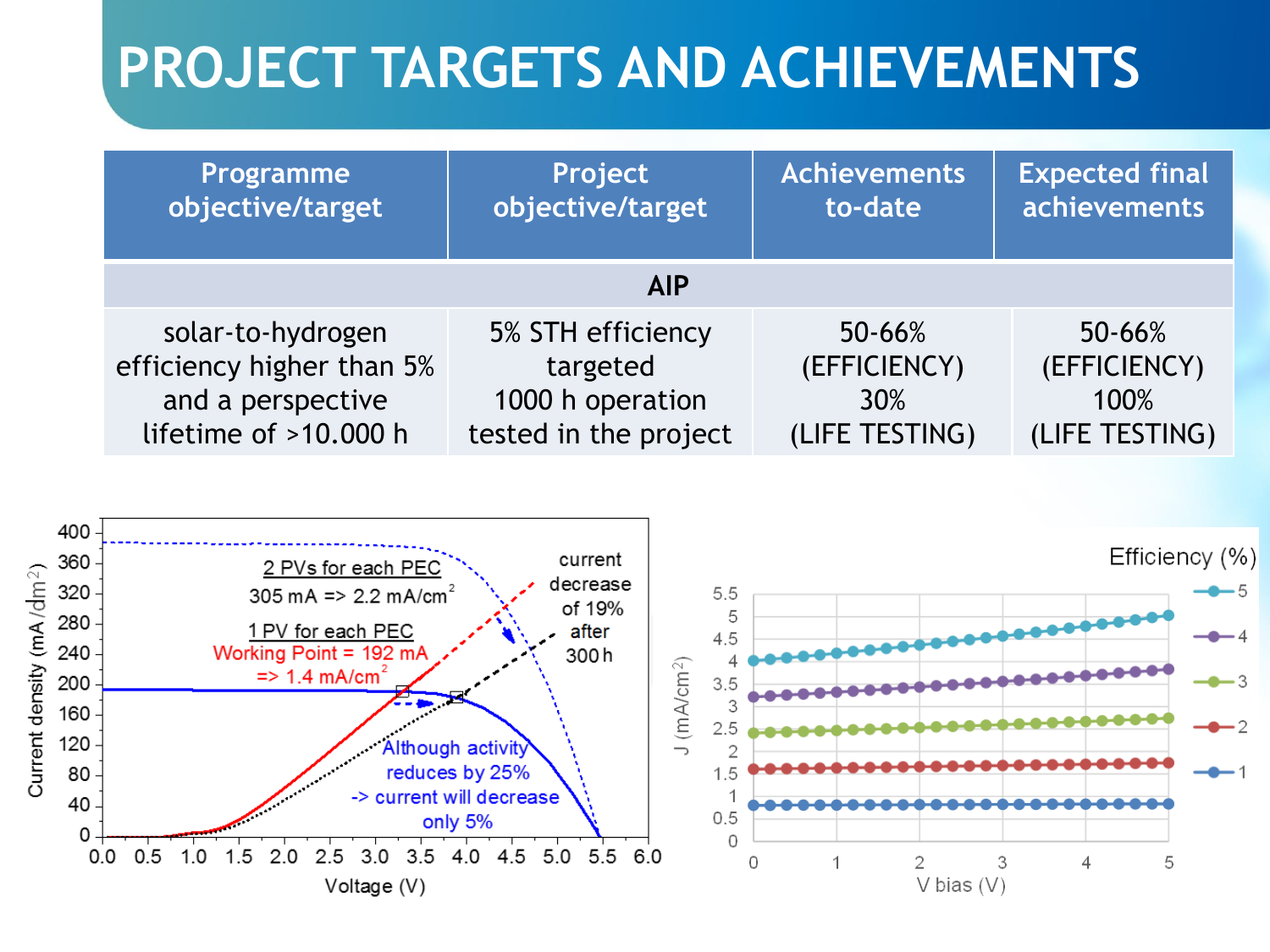| Programme<br>objective/target                                                                                                             | Project<br>objective/target                                    | <b>Achievements</b><br>to-date | <b>Expected final</b><br>achievements |  |  |  |
|-------------------------------------------------------------------------------------------------------------------------------------------|----------------------------------------------------------------|--------------------------------|---------------------------------------|--|--|--|
| <b>AIP</b>                                                                                                                                |                                                                |                                |                                       |  |  |  |
| small to medium scale<br>applications ranging<br>from 100 W for domestic<br>use up to $100 \, \text{kW}$ (ca. 3)<br>$kg/h H2$ equivalent) | 100 W scale $(3 g/h)$<br>$H_2$ ) at a final<br>prototype level | 66%                            | 66%                                   |  |  |  |



#### LIMITING FACTORS AT PROTOTYPE SCALE:

- $\checkmark$  limited electron transfer through wider electrode surfaces based on transparent conducting oxides layers;
- $\checkmark$  Impossibility to reduce the gap between the electrodes to minimise ohmic drops for large scale electrodes
- $\checkmark$  Ohmic losses linked to the Cu wires embedded in the prototype frame to connect the single photoactive electrode couples in parallel;
- $\checkmark$  need to provide a bias through Si PV hosted in the area around the photoactive windows.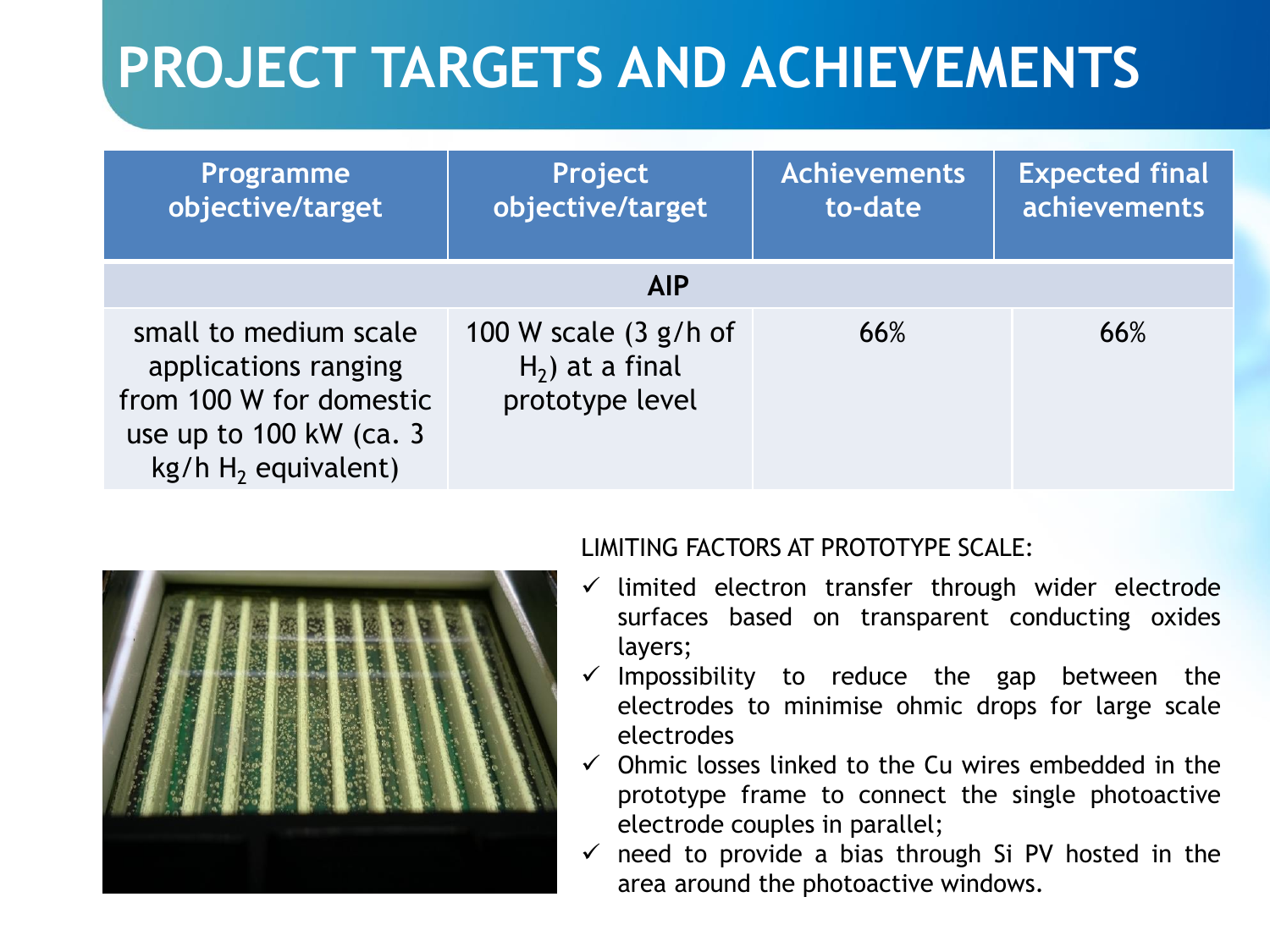- Additional target: avoidance of noble metals or materials  $\rightarrow$  fully achieved.
- Main advancement compared to state of art: achievement of a fullscale module of a size comparable with PV panels.
- Four different designs developed



Next steps: i) nano-structuring the electrodes to de-bottleneck STH efficiency. ii) adoption of cheap deposition techniques; iii) radically new designs coupling PVs and PEC modules.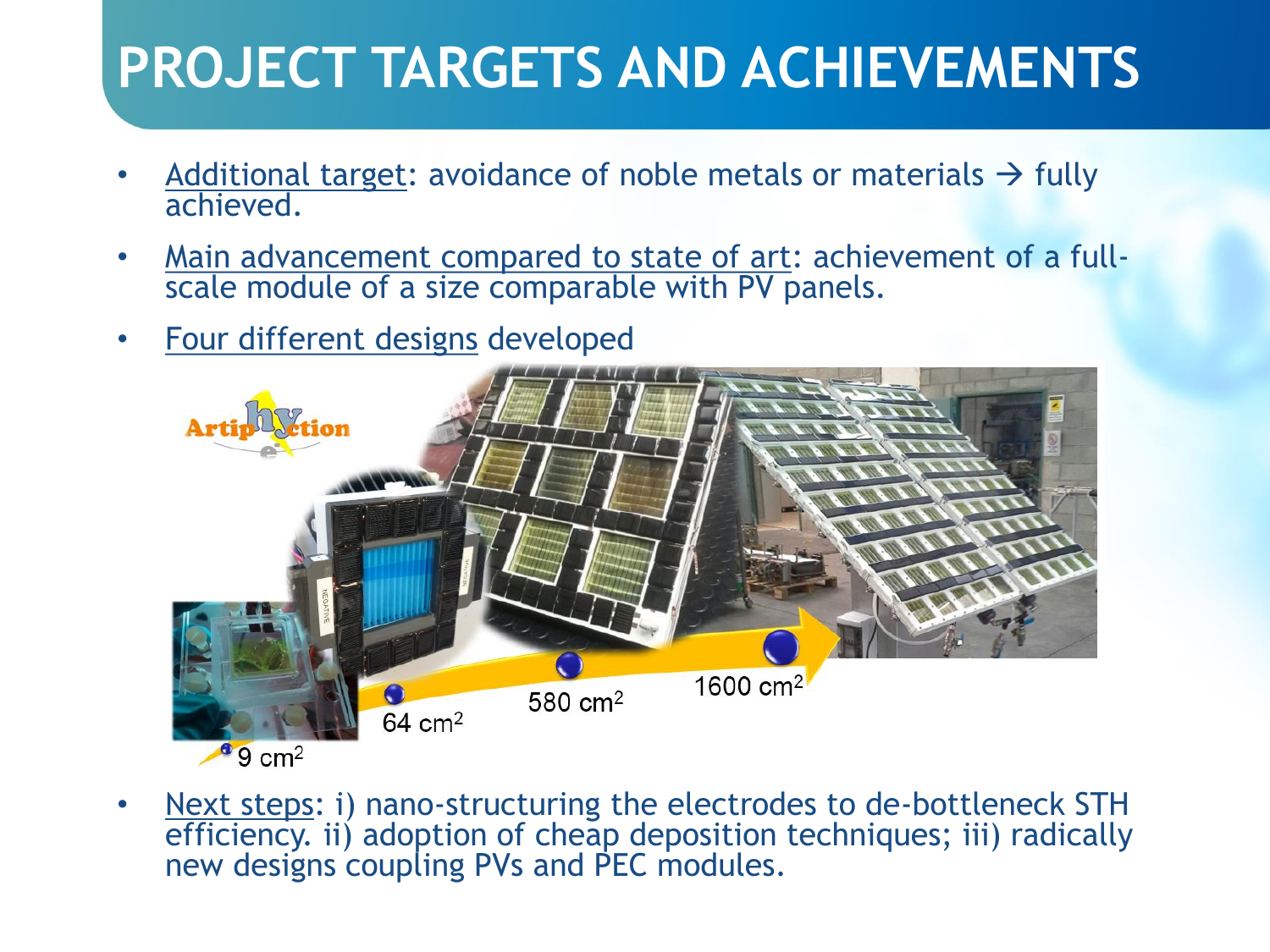#### **RISKS AND MITIGATION**

**Target 1: Achieve improved and novel nano structured materials for photo-activated processes comprising photo catalysts, photo anodes interfaced with liquid or new polymer electrolytes**

- Bottlenecks and risks: One of the key issues in achieving high efficiencies is the nanostructure of the electrodes for PECs. They should be able to conduct promote catalytic reactions (anode: water splitting; cathode: hydrogen recombination), convert chemical energy into electron excitation; conduct electrons, be transparent. To reduce the associated risks a tremendous amount of research is to be carried out.
- Remedial action: i) develop nanostructured photoactive anodes; ii) develop reactor architectures not requiring photoactive electrodes, but simply electrocatalytically active.
- Revision of targets: 3D structures are mandatory if 10% STH efficiencies are targeted with photo-active electro-catalytic materials

#### **Target 2: Chemical systems for highly efficient low temperature water splitting using solar radiation**

- Bottlenecks and risks: The major risks are associated to achieveing sufficient activity and stability.
- Remedial action : Attention has been finally focused only on noble-metal-free inorganic catalysts (BiVO<sub>4</sub> and Co-based at the anode and cathode, respectively) to achieve sufficient activity and stability, which were not possible with the formulations originally anticipated in the proposal (MOFs).
- Revision of targets: NO, keep on asking for noble-metal free materials.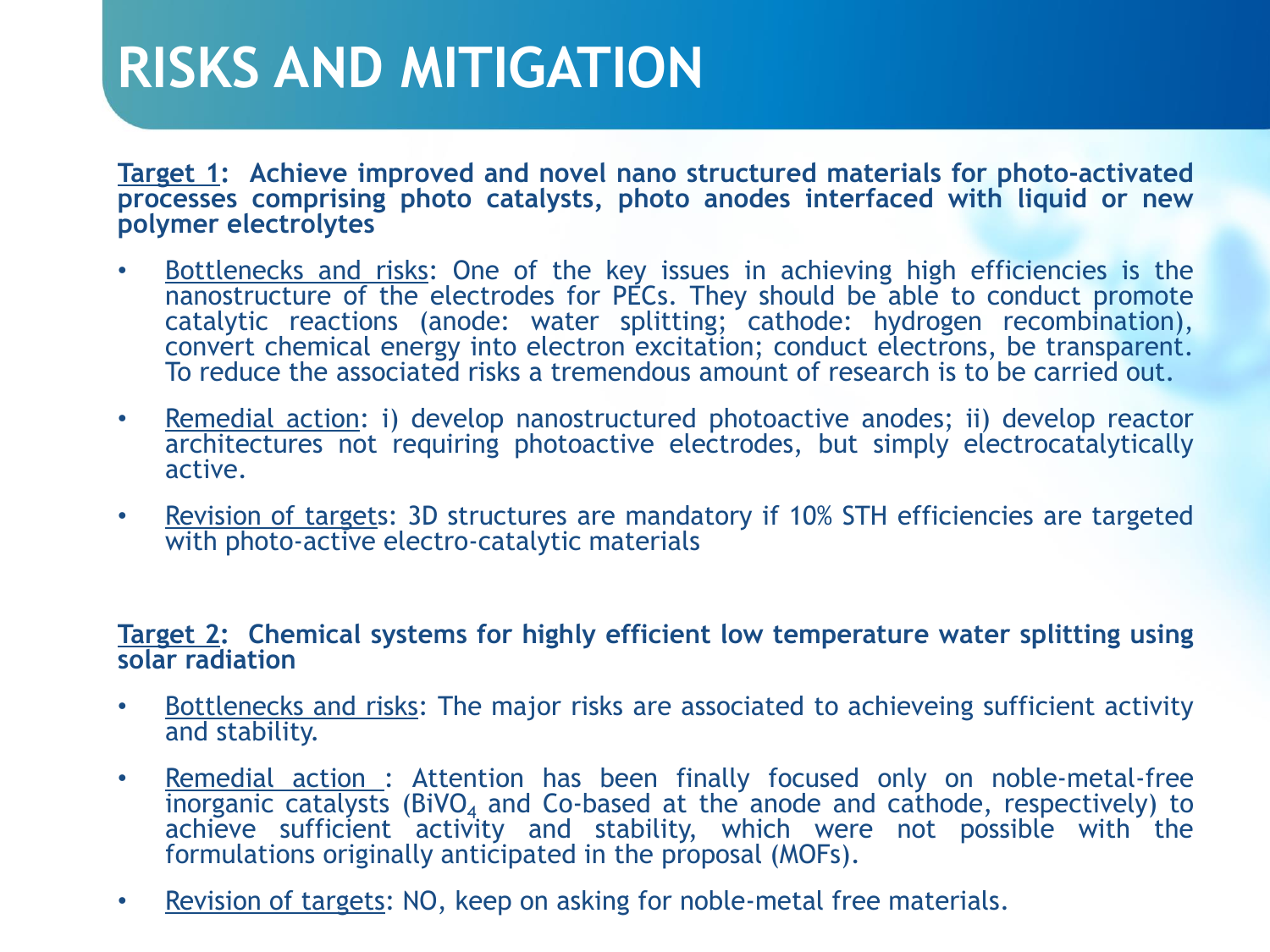## **RISKS AND MITIGATION**

**Target 3: Demonstration of solar to hydrogen efficiency > 5% with a perspective of >10.000 h lifetime**

- Bottlenecks and risks: The higher the efficiency the lower the costs of the reactor. To achieve more confidently the target of 5% sun-to-hydrogen conversion, MJsemiconductor cells coupled with sun concentrators will have to be exploited.
- Remedial action: move to combination of PVs and electrolysers
- Revision of targets: Ambition could/must be enhanced (20% STH efficiency)

**Target 4: Small to medium scale applications ranging from 100 W for domestic use (ca. 3 g/h H2 equivalent) to 100 kW (ca. 3 kg/h H<sup>2</sup> equivalent) for commercial use**

- Bottlenecks and risks: The major risk is associated to cost effectiveness and the difficulties in preserving the STH efficiencies. Provisional calculation show that the projected costs should be compatible with the original project expectations (projected cost of 5-7 euro/kg of hydrogen). Revision of targets: NO, keep on asking for noble-metal free materials
- Remedial action : NO, the module size achieved appears adequate for large scale plants
- Revision of targets: NO, same as above.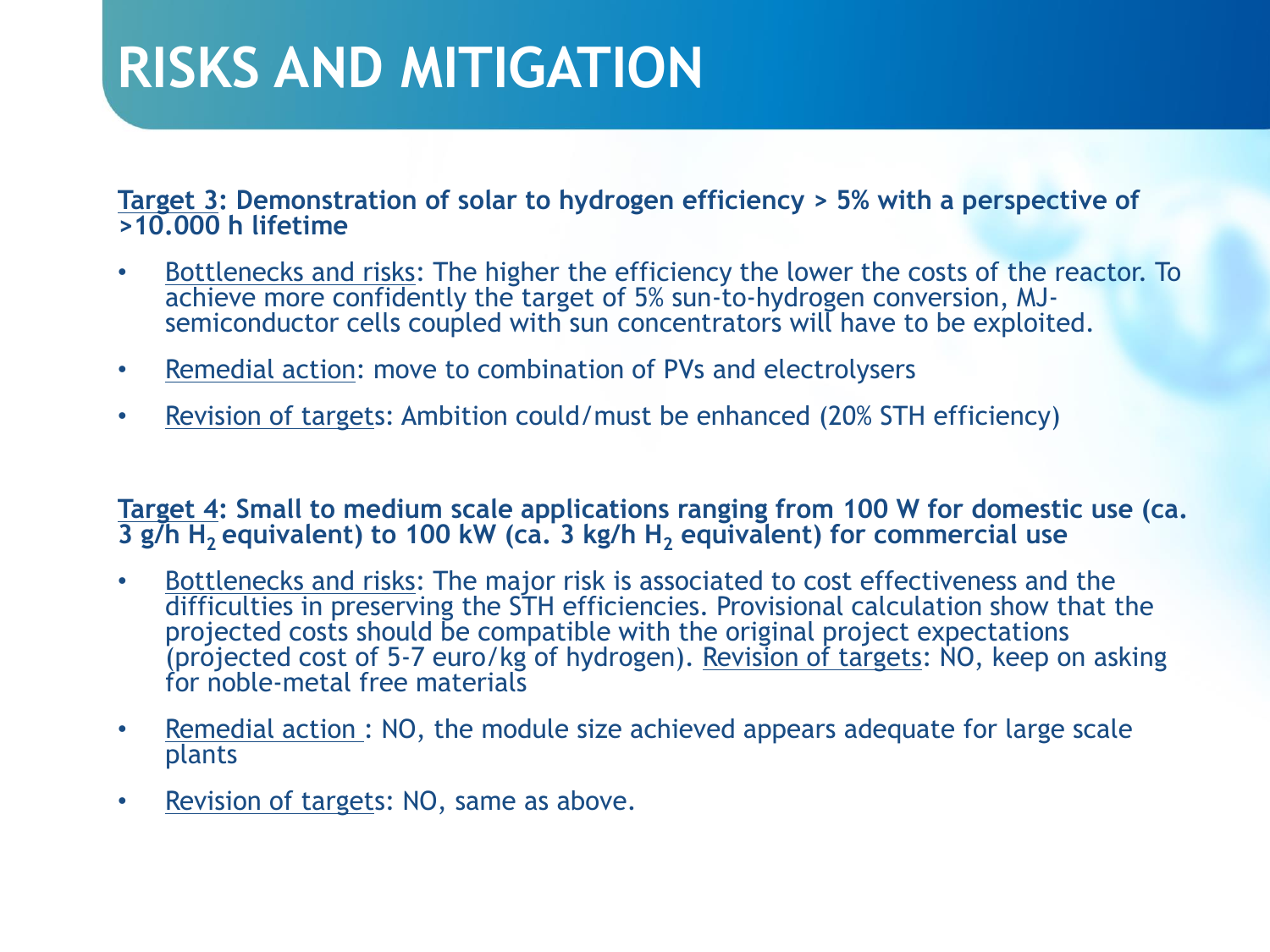## **SYNERGIES WITH OTHER PROJECTS AND INITIATIVES**

- Main actions in progress in the field:
	- PECDEMO project (target: 8% STH efficiency, HHV basis)
- Extent to which project builds on previous FCH JU/EU-funded projects:
	- Starting point: SOLHYDROMICS (FET FP7) (PEC for H<sub>2</sub> production; end: 2012)
	- $-$  Ongoing effort: Eco<sup>2</sup>CO<sub>2</sub> (NMP FP7) (PEC for CO<sub>2</sub>  $\rightarrow$  CH<sub>3</sub>OH; end: 2016)
- Description of any partnerships, joint activities formed with other FCH JU/EU projects
	- Possibly, with the PECDEMO partnership.
- Interactions with any international-level projects or initiatives:
	- AMPEA EERA initiative with an entire ongoing subprogram on Solar Fuels (<http://www.eera-set.eu/eera-joint-programmes-jps/>)
	- $-$  CO<sub>2</sub> as raw material (flagship initiative within the NMBP area of H2020)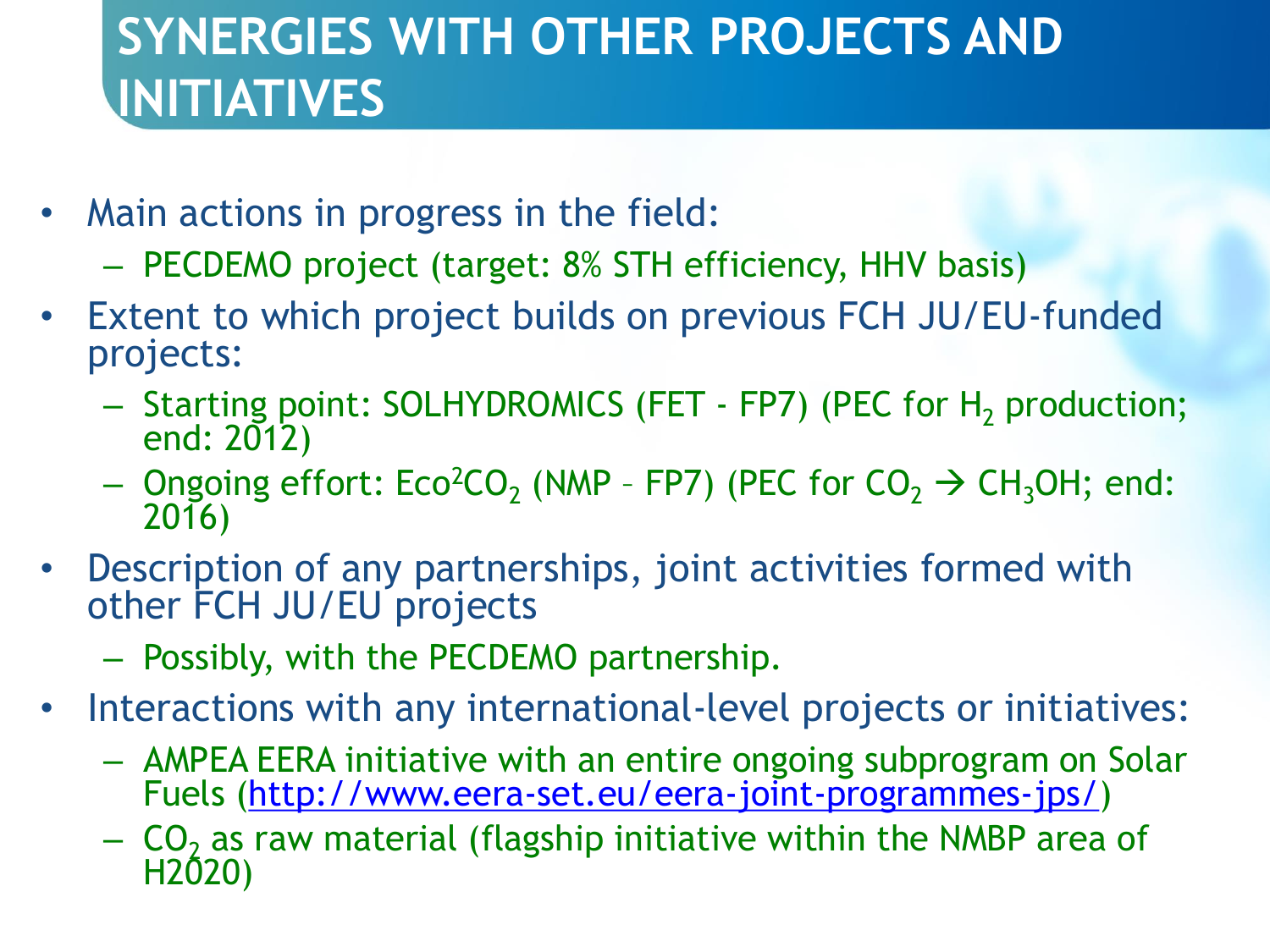## **HORIZONTAL/DISSEMINATION ACTIVITIES**

- Training activities: Workshop for PhDs and Young researchers held in CERTH, Thessaloniki (25th June 2015)
- Newsletters issued for general public awareness
- Dissemination events held in Torino in October and in November, 2015, with prototype exhibition to generic public.
- Web site: www.artipHyction.org
- Scientific papers: about 20
- Conference presentations: >50
- Patents: 0